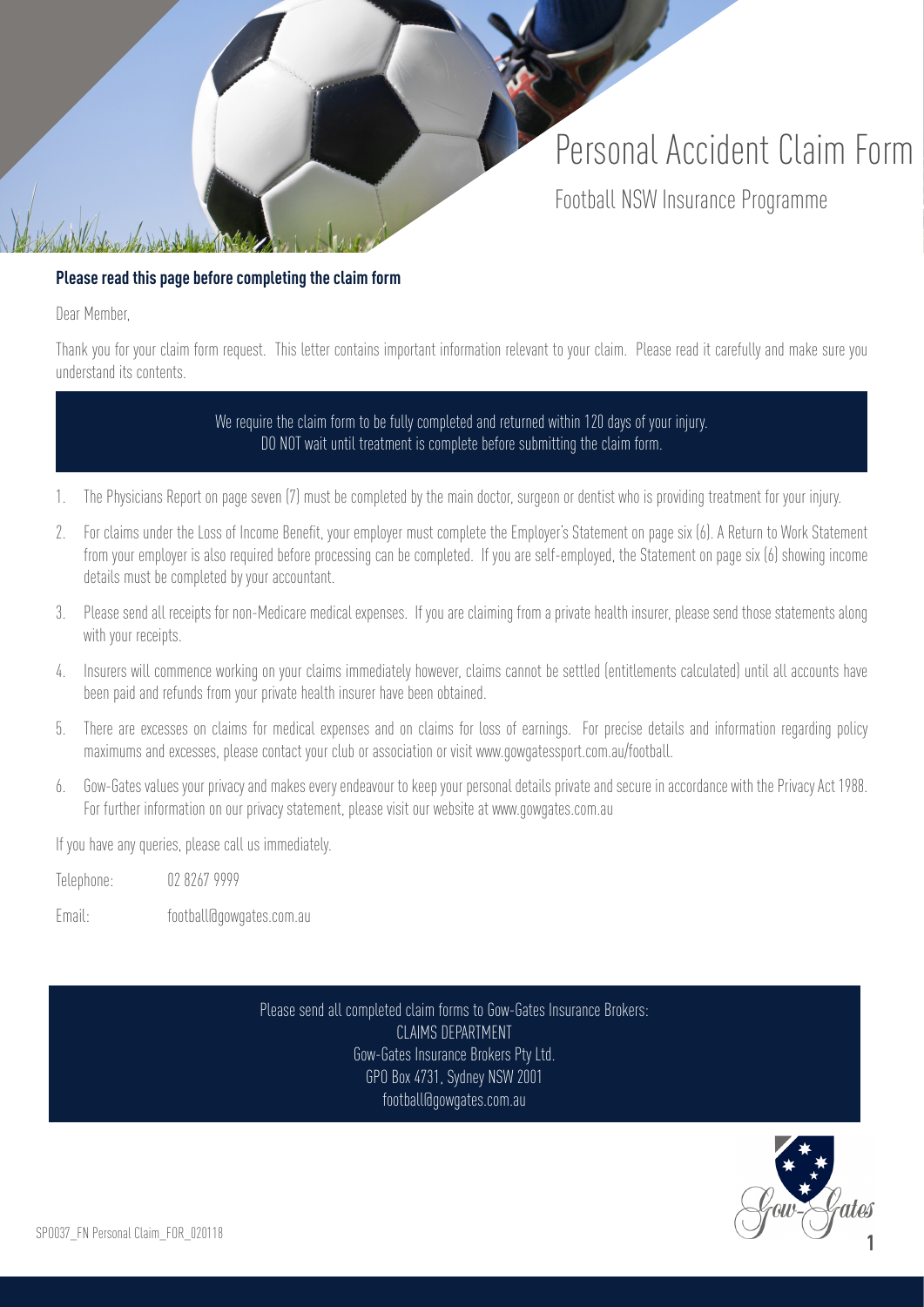#### **How to lodge a Personal Injury Claim:**

- 1. Complete ALL sections of the personal Injury Claim Form
	- Your claim form may be returned if there is important information missing
	- For assistance please contact your Gow-Gates Claims team; toll free 1800 811 371 or 02 8267 9999
- 2. Send your completed claim form to Gow-Gates Claims Department as outlined on the first page (1) within 120 days from the date of injury.

Please note; email is the most efficient method of claim lodgement

- Do not wait until your treatments have concluded before you lodge your claim
- You can lodge your claim even if you have no out of pocket expenses
- 3. Gow-Gates will confirm receipt of your claim and provide you with a claim number; or contact you should they require further information
- 4. Once you have recieved your Claim Number, you can forward further Non-Medicare medical reciepts to Gow-Gates as your treatment continues (for up to 12 calendar months from the injury date

#### **What should I send with my claim?**

**Receipts**- If you have already undertaken treatments for your injurt and incurred Non-Medicare Medical costs please submit your receipts to Gow-Gates.

**Retain a copy**- Please submit only original receipts to Gow-Gates. We recommend you retain a copy of all receipts and your Claim Form records.

**Private Health Insurance (if applicable)**- Please claim through your Private Health Fund first and then send Gow-Gates a copy of your Private Health rebate advice.

#### **Claims Conditions**

Written notice containing full particulars of your injury (as per this Claim Form) must be submitted to Gow-Gates within 120 days from the date of injury.

- Subject to the policy, any treatment must be completed within 12 calendar months from the date of injury. Physiotherapy, chiropractic and or similar treatment must first be referred by a legally qualified medical practitioner.
- All certifications and evidence required by Gow-Gates must be provided by you upon request and at your expnse (if applicable). Back dated medical certificates will not be accepted, and medical certificates from a legally qualified medical practitioner can only be accepted and must be provided at least every four (4) weeks for loss of income benefits.
- Due to government legislation there is no cover available for any medical expense for which a benefit is or can be claimed through Medicare including the balance of monies due or payable by You after the deduction of any Medicare benefit or rebate from the actual medical expense incurred (commonly known as the "Medicare Gap").

#### **Code of Practice and Privacy Act**

Gow-Gates Insurance Brokers Pty Ltd proudly supports the Insurance Brokers Code of Practice, and are committed to raising standards of services to our customers. This voluntary code sets out the minimum standards we will uphold in the services we provide to you.

The Privacy Act sets out how we are able to collect, use, disclose and protect your personal information. It also descrbes the circumstances for you to access and, if neccessary, correct your personal nformation. You may access your personal information by contacting our office on 02 8267 9999. The information we collect is used to assist us to provide you with our general insruance products and to manage our relationship with you. If you do not wish to provide us with your personal information, we will not be able to supply our products to you.

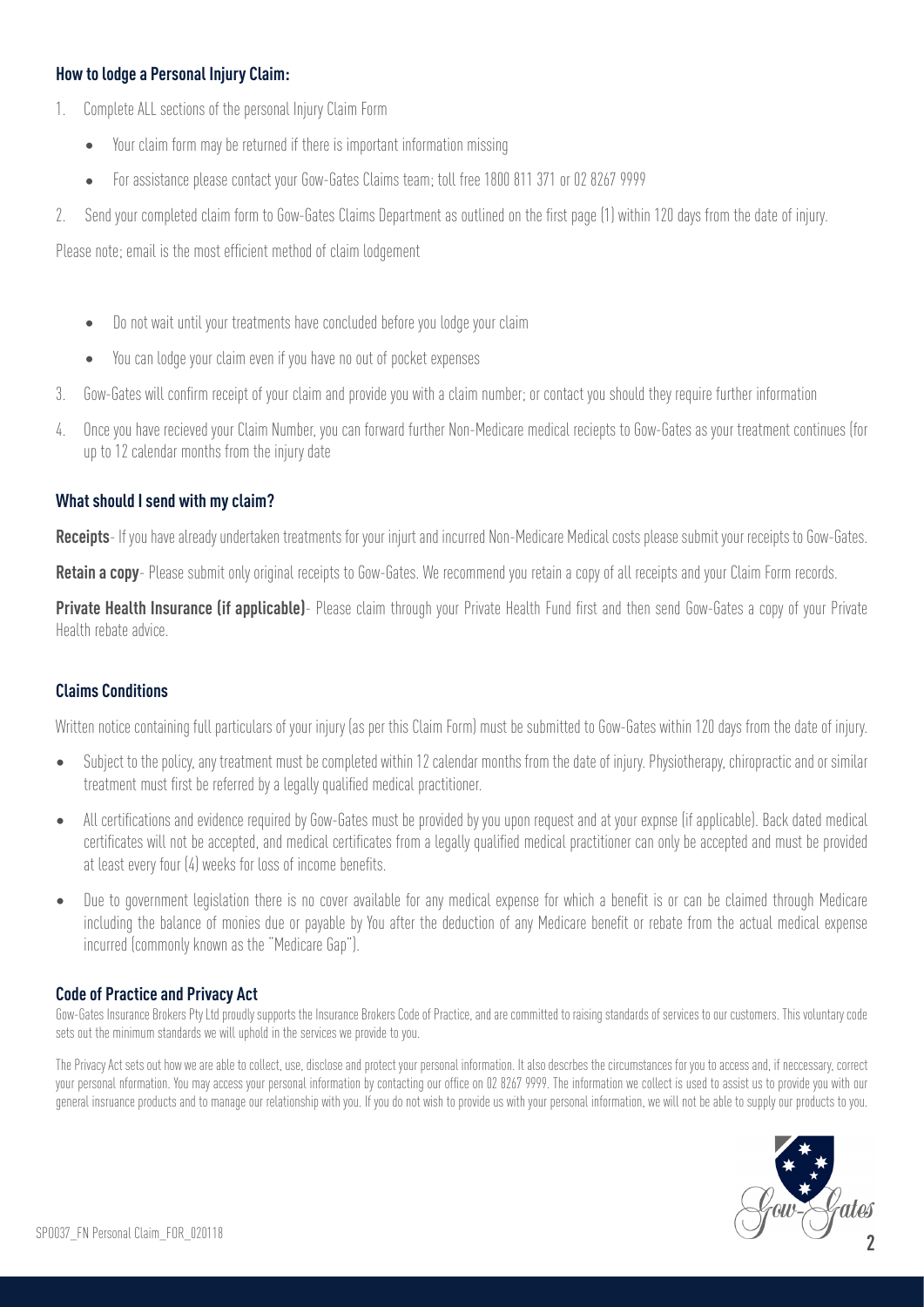### Before you commence filling in this form, please make sure you have read and fully understood the dialogue on the front of the claim form as it contains important information relating to your claim. If you have any questions at all about its content or meaning, please contact the Gow-Gates office.

| <b>Section A: Claimant's Details</b> |         |         |      |        |
|--------------------------------------|---------|---------|------|--------|
| Name of claimant:                    |         |         |      |        |
| Postal Address:                      |         |         |      |        |
| Date of birth:                       |         | Sex:    | Male | Female |
| Contact Details:                     | Phone:  | Mobile: |      |        |
|                                      |         | Email:  |      |        |
| Club Name:                           |         |         |      |        |
| <b>Association Name:</b>             | $\cdot$ |         |      |        |

#### **Descibe your injury and how it happened (please attach additional pages if required):**

## **Injury Research Data**

| Session:                   | Playing                               | Training       | Travelling                     | Event        | Other                                                               | Warm up/down    |
|----------------------------|---------------------------------------|----------------|--------------------------------|--------------|---------------------------------------------------------------------|-----------------|
|                            |                                       |                |                                |              |                                                                     |                 |
| Location:                  | Indoor                                | Outdoor        |                                |              |                                                                     |                 |
| Injured Person:            | Player                                | Referee        | Offical                        | Trainer      | Other                                                               |                 |
| Grade: Player              | Senior                                | Junior         | Not Applicable                 |              |                                                                     |                 |
| Surface Type:              | Asphalt                               | Concrete       | Grass                          | Indoor       | Timber                                                              | Synthetic Grass |
| <b>Weather Conditions:</b> | Fine                                  | Rain           | <b>Extreme Heat</b>            | Extreme Cold |                                                                     |                 |
| Surface Conditions:        | Wet                                   | Dry            | Muddy                          | Indoor       | Other                                                               |                 |
| Half:                      | 1st                                   | 2nd            |                                |              |                                                                     |                 |
| Resumption dates(s):       |                                       |                |                                |              |                                                                     |                 |
|                            | When will you resume work?            |                | When will you resume training? |              | When will you resume playing?                                       |                 |
| Private Health Cover:      |                                       |                |                                |              |                                                                     |                 |
|                            | Yes                                   | No             |                                |              |                                                                     |                 |
|                            | Do you have Private Health Insurance? |                |                                |              | If yes, what is the name of your Private Health Insurance Provider? |                 |
| Prvate Health Coverage:    | Dental                                | Physiotherapy  | Ambulance                      | Hospital     |                                                                     |                 |
| Ambulance Membership:      | Yes                                   | N <sub>0</sub> |                                |              |                                                                     |                 |

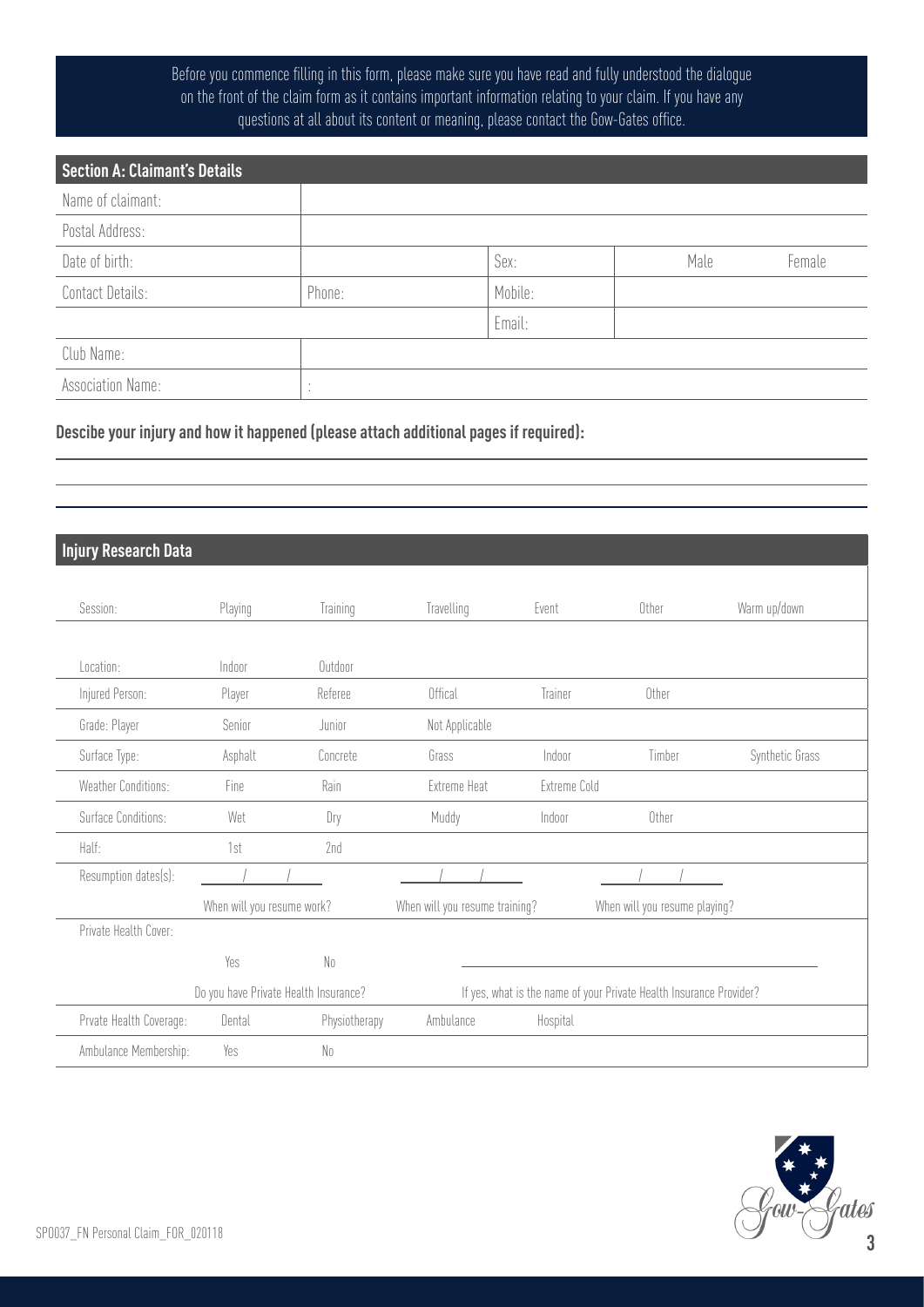#### **Payment Details**

PLEASE NOTE – For your convenience please complete the direct bank deposit information below. This will provide you with immediate access to the funds as there are no postal or cheque clearance delays.

Please select how you would like to be reimbursed for this claim?

| Mail cheque       | Direct bank deposit (Please provide details below) |                 |  |  |  |  |
|-------------------|----------------------------------------------------|-----------------|--|--|--|--|
| Bank name:        |                                                    |                 |  |  |  |  |
| Beneficiary name: |                                                    |                 |  |  |  |  |
| BSB number        |                                                    | Account number: |  |  |  |  |

#### **PLEASE NOTE**

Original receipts and all statements of any benefits received from any source must be sent to Gow-Gates as soon as possible. Failure to do so will result in settlement delays. Please also remember to inform us in writing when your treatment is complete. This will also reduce delays in settlement of your claim.

#### **If you are NOT claiming Loss of Income Benefits please do not complete this section. Please proceed to Section E.**

| Can you claim compensation from any other policy that includes<br>loss of income benefits (such as Workers Compensation)? | Yes  |     |
|---------------------------------------------------------------------------------------------------------------------------|------|-----|
| Have you ever made previous claims in respect to a personal<br>accident insurance policy or plan?                         | Yes  | N٥  |
| Have you engaged in any other income earning employment<br>since you became injured?                                      | Ye.s | No. |

#### **Section B: Declaration and Authorisation by Injured Person**

I hereby authorise any hospital, physical, medical practitioner, medical specialist or any other person who has attended me and / or employer of mine, past or present, to furnish Gow-Gates and / or its representatives with any and all information with respect to any sickness or injury, medical history, consultants, prescriptions or treatment, copies of all hospital or medical records and copies of all records of employers including verification or my earnings.

I acknowledge that any personal information that I have or will provide to Gow-Gates is necessary for and will be used in processing, assessing, investigation or review of this claim. I hereby authorise Gow-Gates and / or its representatives and consent to Gow-Gates and / or its representatives and its authorised agent to disclose any personal information to or receive it from an investigator, assessor, surveyor, accountant, supplier, health service provider, appointed *l* authorised broker, account broker, and *l* or broker of the entire *l* body corporate *l* organisation insured (Insured), State or Federal Authority, lawyer, another insurer or reinsurer (local or overseas), reinsurance broker, witness or another party to the claim. I will be provided with the opportunity to access my personal information (some restrictions and costs may apply). In respect of any complaint I may have regarding my personal information, I can contact the Gow-Gates office.

I agree that a photocopy / scanned copy of this authorisation shall be considered as effective and valid as the original.

I do solemnly and sincerely declare that the foregoing particulars are true and correct in every detail.

| Name:      |  |
|------------|--|
| Signature: |  |
| Date:      |  |

**Warning: Persons found to have lodged a fraudulent claim are liable for prosecution.**

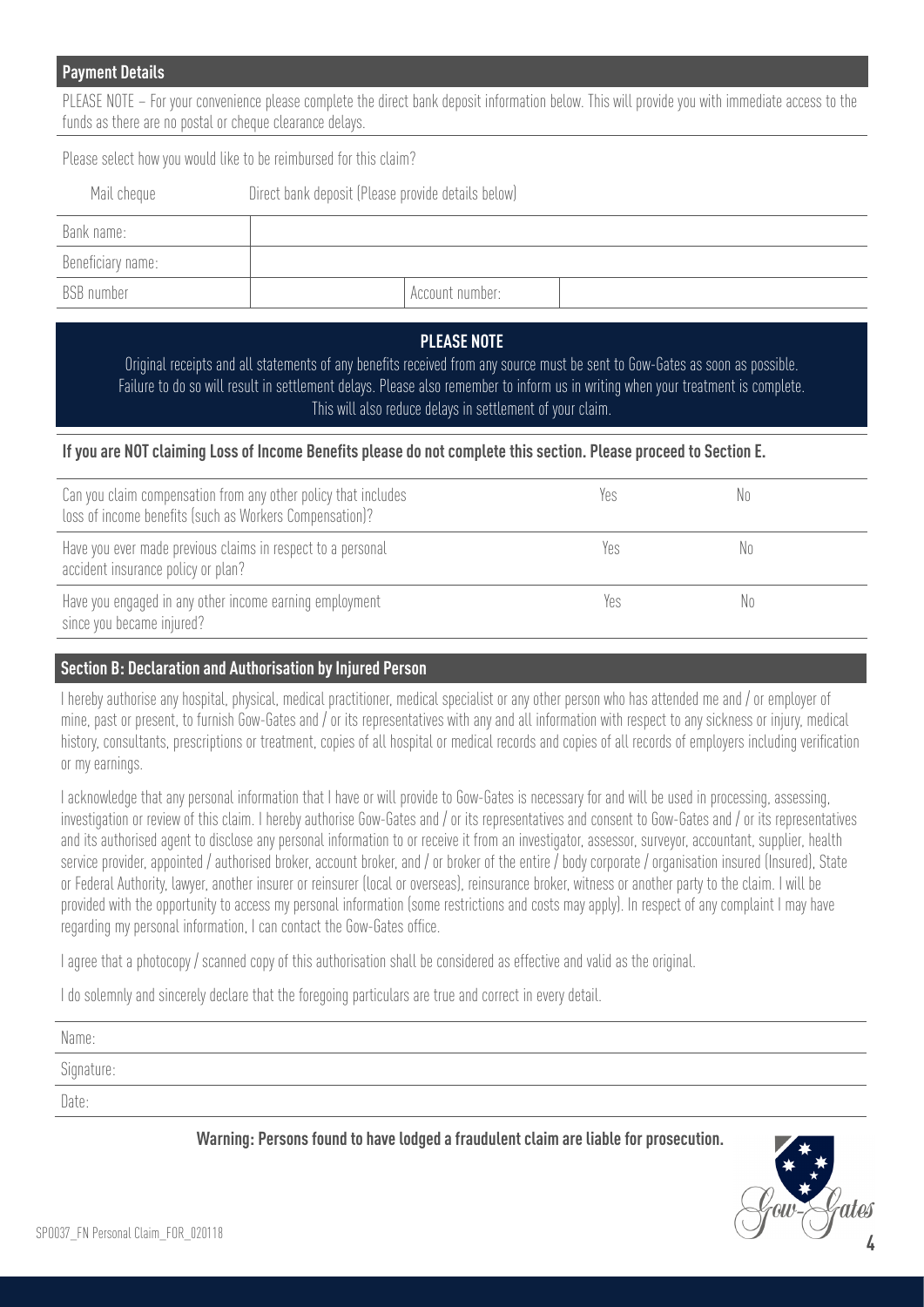| <b>Section C: Associations Declaration</b> |        |         |  |
|--------------------------------------------|--------|---------|--|
| Name of claimant:                          |        |         |  |
| Club Name:                                 |        |         |  |
| Club Contact Details:                      | Phone: | Mobile: |  |
|                                            |        | Email:  |  |
| <b>Association Name:</b>                   |        |         |  |

#### **Injury Details**

| Injury Details                       |         |                                        |            |                                 |  |
|--------------------------------------|---------|----------------------------------------|------------|---------------------------------|--|
| Date/Time:                           |         |                                        |            |                                 |  |
| Circumstances                        | Playing | <b>Training</b>                        | Travelling | Other                           |  |
| Opposition Club Name (if applicable) |         |                                        |            |                                 |  |
| Ground Location (where it occured)   |         |                                        |            |                                 |  |
| Resumption date(s)                   | Yes     | No.                                    |            |                                 |  |
|                                      |         | Has the claimant returned to training? |            | If yes, date Claimant returned? |  |
|                                      | Yes     | No                                     |            |                                 |  |
| Is the player registered?            |         |                                        |            | FFA Registration Number         |  |

#### **Club declaration**

By signing the declaration below, you confirm and agree to the following:

A. You are an authorised representative of, and you are acting on behalf of, the Claimant's Club (as above).

B. After reasonable inquiry, you confirm the injury details supplied herein are true and accurate.

C. You declare the Claimant's injury was sustained accidentally during the football activity noted above and is not a pre-exsisting illness or condition to the best of my knowledge

Club Representative's Name:

Club Representative's Signature:

Date:

**Warning: Persons found to have lodged a fraudulent claim are liable for prosecution.**

#### **Association declaration**

By signing the declaration below, you confirm and agree to the following:

A. You are an authorised representative of, and you are acting on behalf of, the Claimant's Association (as above).

B. After reasonable inquiry, you confirm the injury details supplied herein are true and accurate to the best of my knowledge

Association Representative's Name and Title:

Association Representative's Signature:

Date:

**Warning: Persons found to have lodged a fraudulent claim are liable for prosecution.**

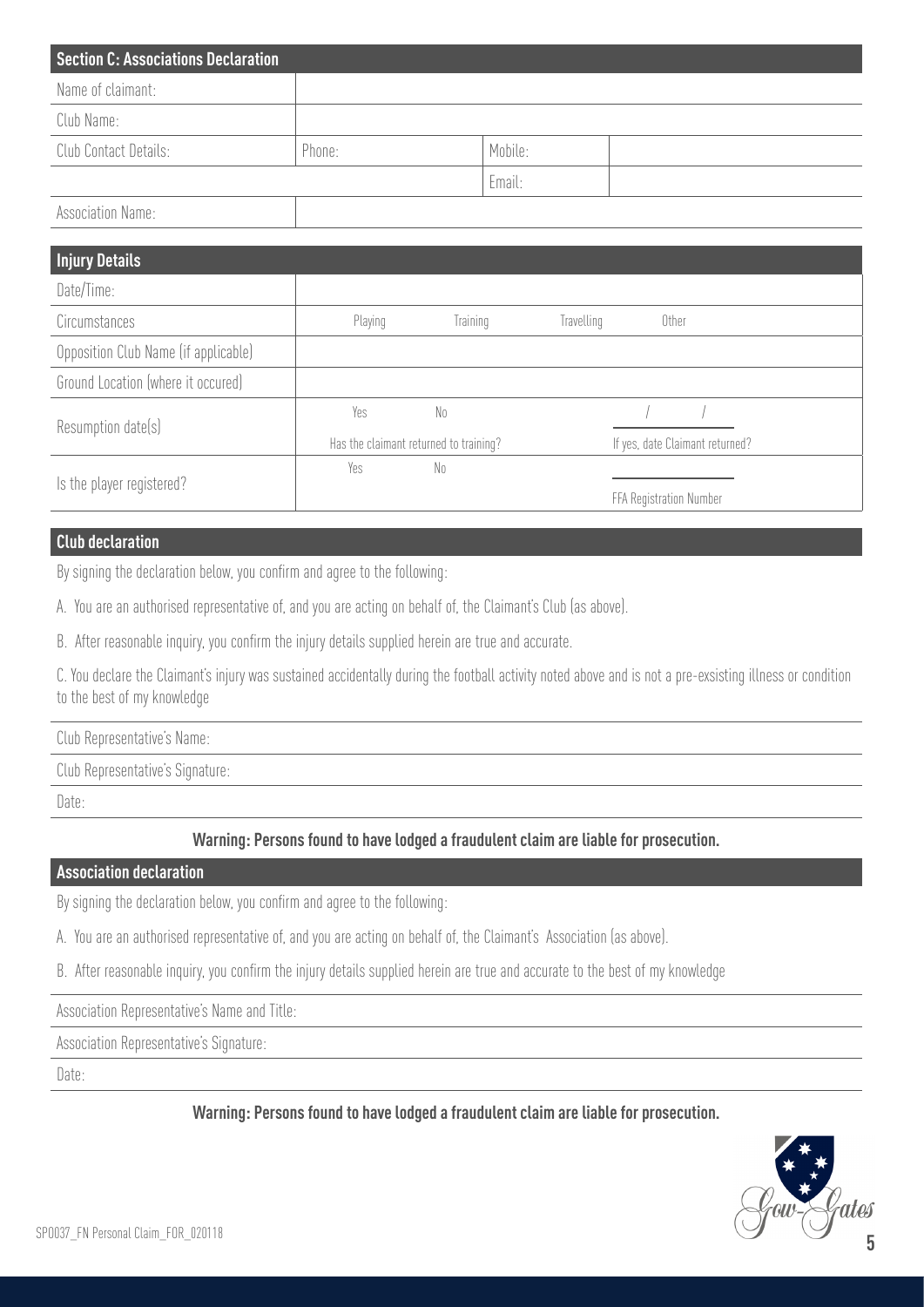| <b>Section D: Employer's Statement</b>                                      |                                                                      |                                |                                            |                                      |  |  |  |
|-----------------------------------------------------------------------------|----------------------------------------------------------------------|--------------------------------|--------------------------------------------|--------------------------------------|--|--|--|
| To be completed by the Claimant's Employer (or Accountant if Self-Employed) |                                                                      |                                |                                            |                                      |  |  |  |
| Claimant's Name                                                             |                                                                      |                                |                                            |                                      |  |  |  |
| Employer/Business:                                                          |                                                                      |                                |                                            |                                      |  |  |  |
| Occupation:                                                                 |                                                                      |                                |                                            |                                      |  |  |  |
| Postal Address:                                                             |                                                                      |                                |                                            |                                      |  |  |  |
| Contact Details:                                                            | Phone:                                                               | Mobile:                        |                                            |                                      |  |  |  |
|                                                                             |                                                                      | Email:                         |                                            |                                      |  |  |  |
| <b>Employment Status:</b>                                                   | Full Time                                                            | Part Time                      | Casual                                     | Self Employed                        |  |  |  |
|                                                                             | \$<br>\$                                                             |                                | \$                                         |                                      |  |  |  |
|                                                                             | Employee's NET weekly salary                                         | Employee's GROSS weekly salary |                                            | Date employee commenced with company |  |  |  |
|                                                                             |                                                                      |                                |                                            |                                      |  |  |  |
| <b>Employment Details:</b>                                                  |                                                                      |                                |                                            |                                      |  |  |  |
|                                                                             | Date employee ceased work<br>Date expected to resume duties          |                                |                                            |                                      |  |  |  |
|                                                                             |                                                                      |                                |                                            |                                      |  |  |  |
|                                                                             | Yes<br>N <sub>0</sub>                                                |                                |                                            |                                      |  |  |  |
| Returned to Work:                                                           | Has the Employee returned to work?                                   |                                | If yes, what date did the Employee return? |                                      |  |  |  |
|                                                                             | Yes<br>N <sub>0</sub>                                                |                                |                                            |                                      |  |  |  |
|                                                                             | During the period of incapacity, has the employee recieved a salary? |                                |                                            |                                      |  |  |  |
|                                                                             | If yes, what for?                                                    |                                |                                            |                                      |  |  |  |
|                                                                             | Sick Leave: from                                                     |                                |                                            |                                      |  |  |  |
| Salary Recieved:                                                            |                                                                      | $\overline{t}0$                |                                            |                                      |  |  |  |
|                                                                             | Annual Leave: from                                                   | $\mathfrak{t} \mathfrak{0}$    |                                            |                                      |  |  |  |
|                                                                             | Other:<br>from                                                       | $\mathfrak{t}_0$               |                                            |                                      |  |  |  |
|                                                                             |                                                                      |                                |                                            |                                      |  |  |  |

## **Employer's declaration**

By signing the declaration below, you confirm and agree to the following:

A. You are the Claimant's current employr (or accountant if the claimant is self-employed)

B. After reasonable inquiry, you confirm the employment and salary details supplied herein are true and accurate

C. You will supply upon request any further information as required for the determination of this claim

Employer's/ Accountant's Name:

Employer's/ Accountant's Signature:

Date:

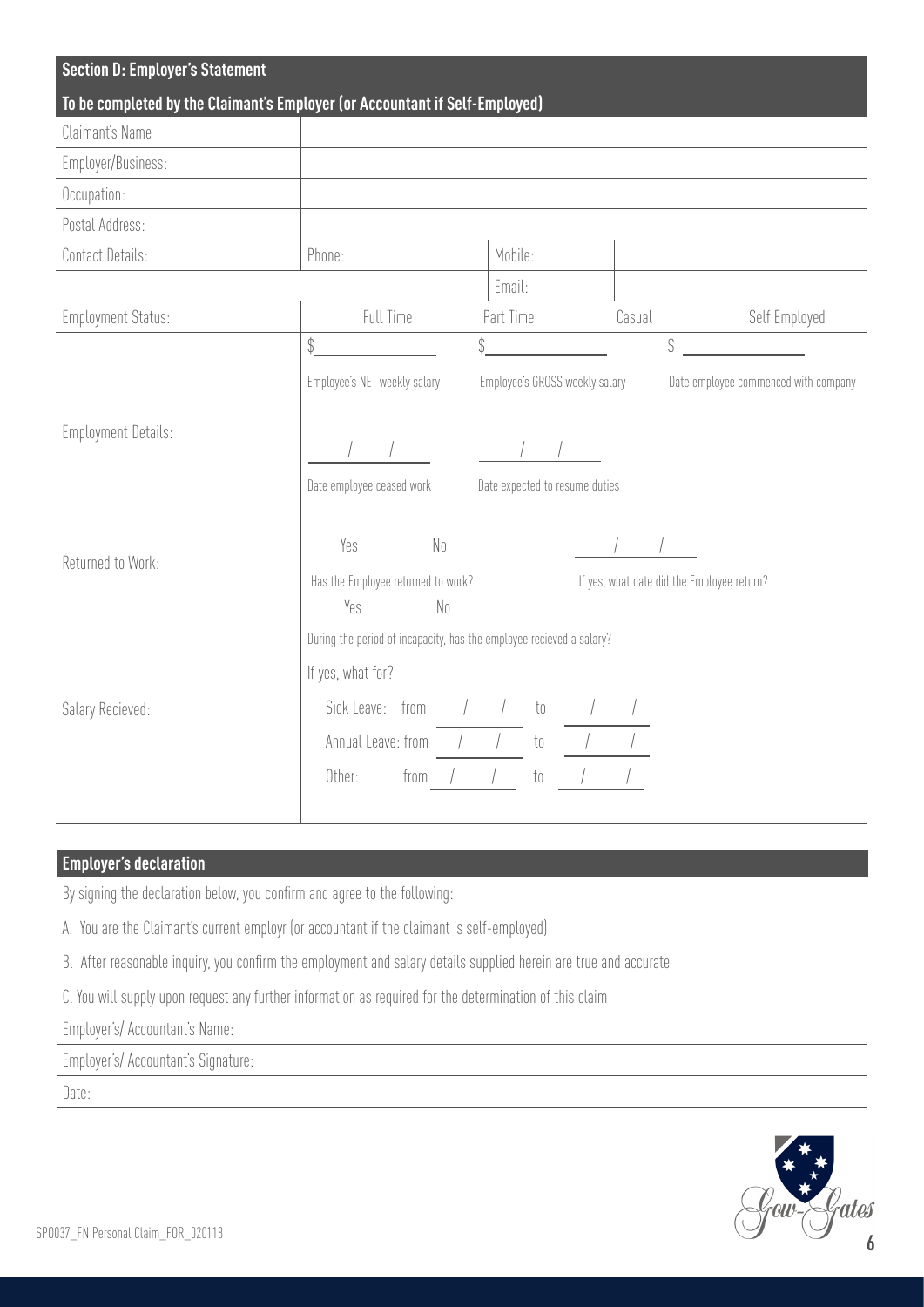## **PLEASE NOTE**

These questions are to be completed by the main doctor, dentist or surgeon not by a physiotherapist or chiropractor. The insured is responsible for the completion of this form and any charges incurred for its completion.

| <b>Patients (Claimant's) details</b>                                           |        |                   |                |                      |                             |                |           |           |        |
|--------------------------------------------------------------------------------|--------|-------------------|----------------|----------------------|-----------------------------|----------------|-----------|-----------|--------|
| Name:                                                                          |        |                   |                |                      |                             |                |           |           |        |
| Physician's Details:                                                           |        |                   |                |                      |                             |                |           |           |        |
| Physician's Telephone:                                                         |        |                   |                |                      |                             |                |           |           |        |
| Physician's Email:                                                             |        |                   |                |                      |                             |                |           |           |        |
| Diagnosis/History of injury:                                                   |        |                   |                |                      |                             |                |           |           |        |
|                                                                                |        | Ankle             | Arm            |                      | Dental                      |                | Facial    | Foot      |        |
| Injury Location:                                                               |        | Hand              | Head           |                      | Internal                    |                | Knee      | Lower Leg |        |
|                                                                                |        | Shoulder          | Spinal         |                      | Torso                       |                | Upper Leg |           |        |
|                                                                                |        | Amputation        |                | <b>Bruising</b>      |                             | Concussion     |           | Cut       | Death  |
| Injury Type:                                                                   |        | Dental            |                | Dislocation          |                             | Fracture/Break |           | Rupture   | Sprain |
|                                                                                | Strain |                   |                | Fatigue/Debilitation |                             |                |           |           |        |
| First Medical Treatment:                                                       |        |                   |                |                      |                             |                |           |           |        |
|                                                                                |        | Date of treatment |                |                      | Name of attending physician |                |           |           |        |
| Do you consider the Claimant's injury to be<br>a NEW injury?                   |        | Yes               | N <sub>0</sub> |                      |                             |                |           |           |        |
| Do you consider the Claimant's injury to a<br>recurrence of a previous injury? |        | Yes               | N <sub>0</sub> |                      |                             |                |           |           |        |
| If YES, please provide details and a<br>description:                           |        |                   |                |                      |                             |                |           |           |        |

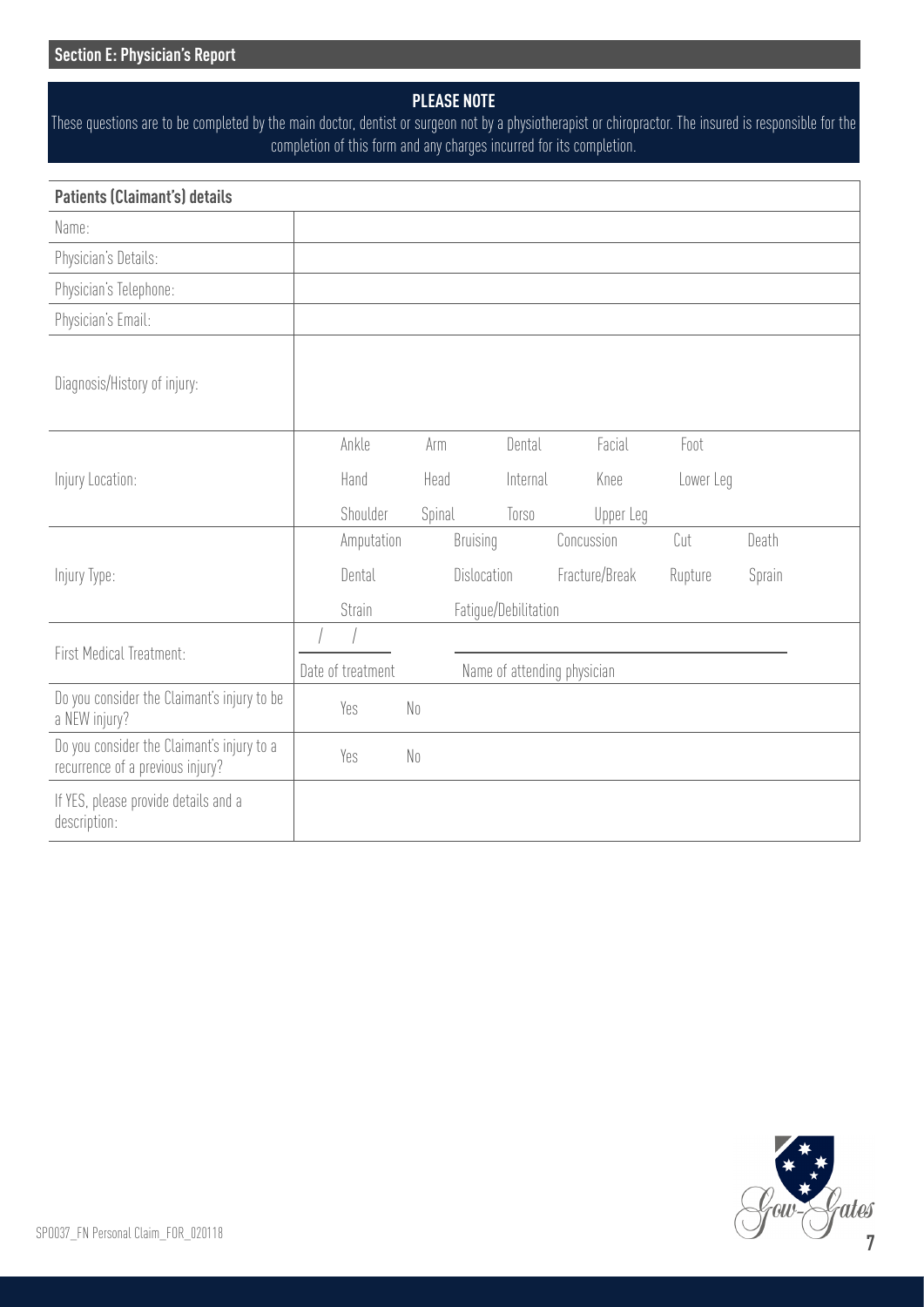| <b>Patients (Claimant's) details CONTINUED</b>                         |                |                |                |                                              |
|------------------------------------------------------------------------|----------------|----------------|----------------|----------------------------------------------|
| Does the Claimant have any congenital<br>defects or chronic deases?    | Yes            | N <sub>0</sub> |                |                                              |
| If YES, please provide details and a<br>description:                   |                |                |                |                                              |
| Have you referred the patient to any other<br>services or treatment?   | Yes            | N <sub>0</sub> |                |                                              |
|                                                                        | Physiotherapy: | Yes            | N <sub>0</sub> |                                              |
|                                                                        |                |                |                | If yes, approx number of treatments required |
|                                                                        | Chiropractics: | Yes            | N <sub>0</sub> |                                              |
|                                                                        |                |                |                | If yes, approx number of treatments required |
| If YES, please provide details below:                                  | Surgery:       | Yes            | N <sub>0</sub> |                                              |
|                                                                        |                |                |                | If yes, approx number of treatments required |
|                                                                        | Other:         | Yes            | N <sub>0</sub> |                                              |
|                                                                        |                |                |                | If yes, please provide details               |
| Has the Claimant been able to do any work<br>since the injury occured? | Yes            | N <sub>0</sub> |                |                                              |
| What date do you advise the Claimant to<br>return to playing Football? |                |                |                |                                              |

## **Physician's Declaration**

By signing the declaration below, you confirm and agree to the following:

- A. You have examined the Claimant's injury as described on this form
- B. You declare that all information provided by you and supplied herein is true and accurate.

| Dhuninian<br>uatu s<br>W<br><b>INALLIE</b><br><b>11</b>                                                 |  |
|---------------------------------------------------------------------------------------------------------|--|
| the company's state of the company's<br>the contract of the contract of the contract of the contract of |  |

Physiciant's Signature:

Date: